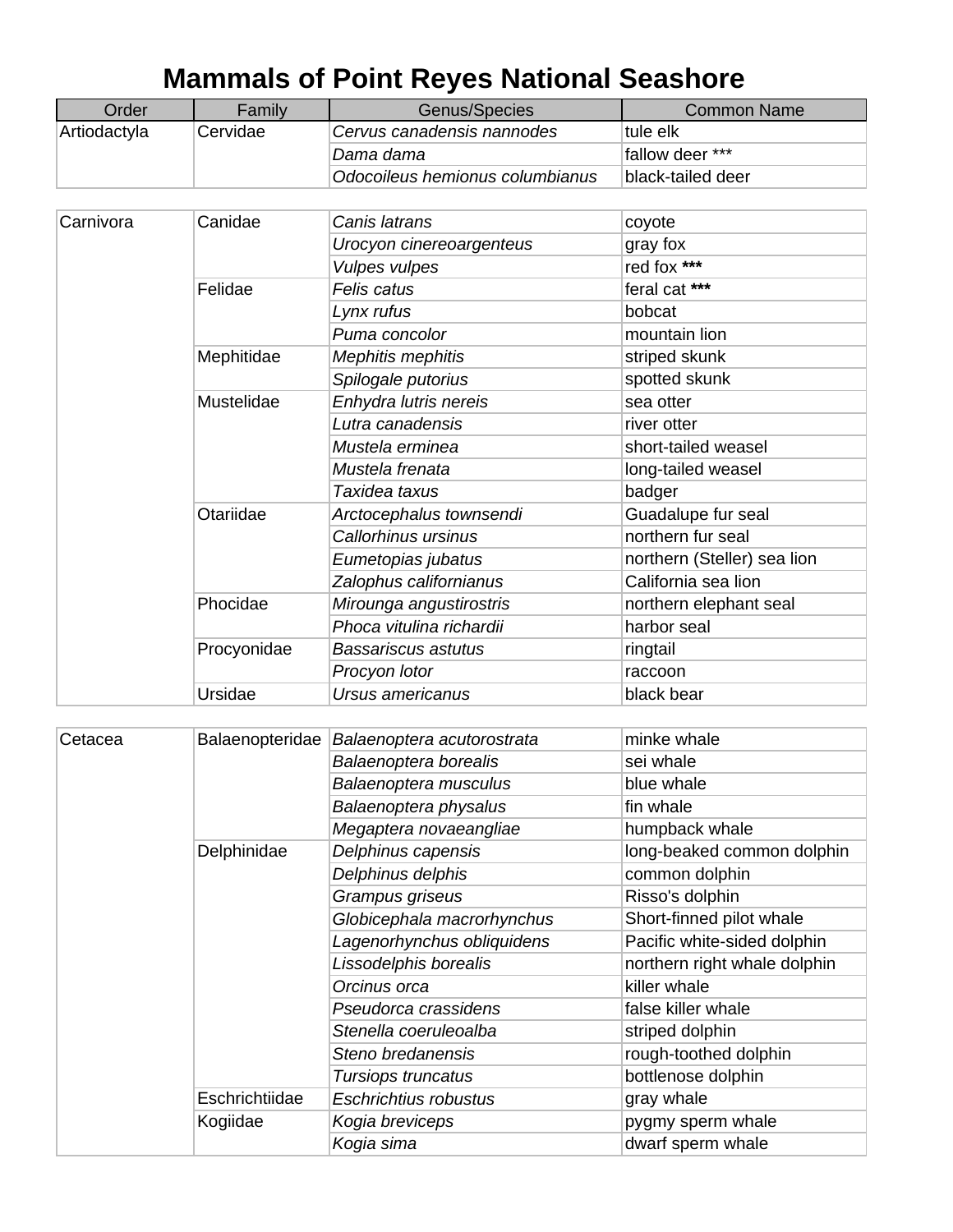| Order         | Family       | Genus/Species           | <b>Common Name</b>          |
|---------------|--------------|-------------------------|-----------------------------|
| Cetacea cont. | Phocoenidae  | Phocoena phocoena       | harbor porpoise             |
|               |              | Phocoenoides dalli      | Dall's porpoise             |
|               | Physeteridae | Physeter catodon        | sperm whale                 |
|               | Ziphiidae    | Berardius bairdii       | Baird's beaked whale        |
|               |              | Mesoplodon carlhubbsi   | Hubb's beaked whale         |
|               |              | Mesoplodon densirostris | Blainville's beaked whale   |
|               |              | Mesoplodon ginkgodens   | ginkgo-toothed beaked whale |
|               |              | Ziphius cavirostris     | Cuvier's beaked whale       |

| Chiroptera | Molossidae       | Tadarida brasiliensis     | Brazilian free-tailed bat |
|------------|------------------|---------------------------|---------------------------|
|            | Vespertilionidae | Antrozous pallidus        | pallid bat                |
|            |                  | Corynorhinus townsendii   | Townsend's big-eared bat  |
|            |                  | Eptesicus fuscus          | big brown bat             |
|            |                  | Lasionycteris noctivagans | silver-haired bat         |
|            |                  | Lasiurus blossevillii     | western red bat           |
|            |                  | Lasiurus cinereus         | hoary bat                 |
|            |                  | Myotis californicus       | California myotis         |
|            |                  | Myotis evotis             | long-eared myotis         |
|            |                  | Myotis lucifugus          | little brown myotis       |
|            |                  | Myotis thysanodes         | fringed myotis            |
|            |                  | Myotis volans             | long-legged myotis        |
|            |                  | Myotis yumanensis         | Yuma myotis               |

| Didelphimorphia Didelphidae | Didelphis virginiana | Virginia opossum *** |
|-----------------------------|----------------------|----------------------|
|                             |                      |                      |

| Insectivora | Soricidae | Sorex sonomae        | fog shrew          |
|-------------|-----------|----------------------|--------------------|
|             |           | Sorex trowbridgii    | Trowbridge's shrew |
|             |           | Sorex vagrans        | vagrant shrew      |
|             | Talpidae  | Neurotrichus gibbsii | shrew-mole         |
|             |           | Scapanus latimanus   | broad-footed mole  |

| Lagomorpha | Leporidae | Lepus californicus  | black-tailed jackrabbit |
|------------|-----------|---------------------|-------------------------|
|            |           | Sylvilagus bachmani | ∣brush rabbit           |

| Rodentia | Aplodontiidae  | Aplodontia rufa phaea     | mountain beaver       |
|----------|----------------|---------------------------|-----------------------|
|          | Dipodidae      | Zapus trinotatus orarius  | jumping mouse         |
|          | Erethizontidae | Erethizon dorsatum        | porcupine             |
|          | Geomyidae      | Thomomys bottae           | Botta's pocket gopher |
|          | Muridae        | Microtus californicus     | California vole       |
|          |                | Mus musculus              | house mouse ***       |
|          |                | Neotoma fuscipes          | dusky-footed woodrat  |
|          |                | Ondatra zibethicus        | muskrat               |
|          |                | Peromyscus maniculatus    | deer mouse            |
|          |                | Rattus norvegicus         | Norway rat ***        |
|          |                | Rattus rattus             | black rat ***         |
|          |                | Reithrodontomys megalotis | western harvest mouse |